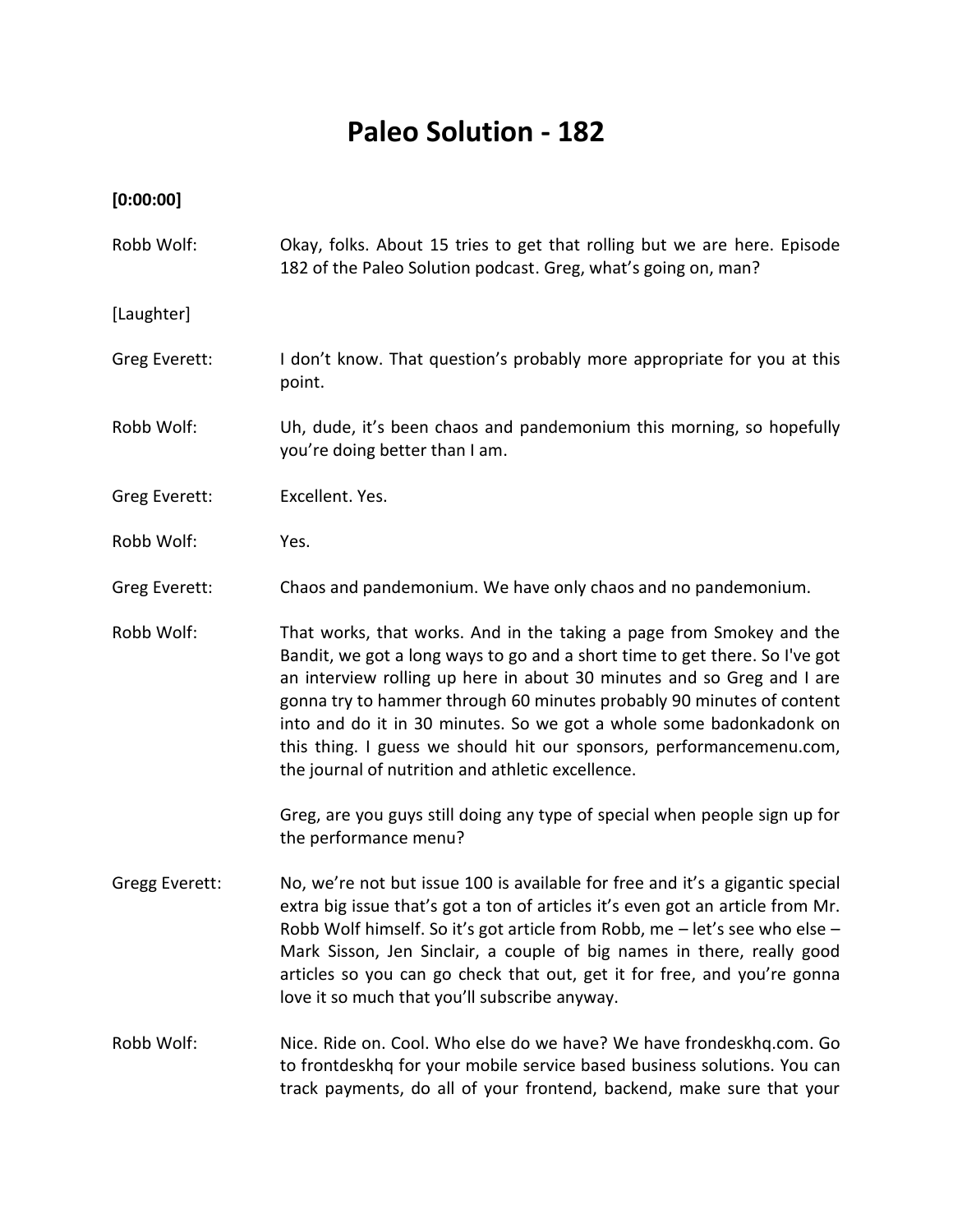staff is actually checking people into out of classes – all that jive like it is; the bee's knees, lots of people have been signing up for frontdesk getting some really good benefit from that product. Who else do we have? The wellfoods. Go to wellfoodco.com I believe is the website. I'm actually blanking on it right now.

It's paleo brands and it was evolvefoods and now it's wellfoods. I think we're gonna stick with the wellfoods name. But we have some really cool products coming out with that. This thing called Wolf snacks. It's gonna be a kiddo pack, another one's gonna be a post workout pack, some protein, some carbs or some protein and some fat, lots of other goodies, grassfed weight protein. Also keep your eyes open – sign up for the wellfoods newsletter as they do offer some very deep discounts rather frequently but you need to be signed up on the news letter to get that.

And then finally, The Bunny Ranch. Go to bunnyranch.com. It's porn folks. Porn's good for you so remember, not safe for work if people are uptight and actually don't feel that porn or hookers or brothels are good for. So just use that caveat. Okay.

- Greg Everett: All right. Let's talk about IVF babies.
- Robb Wolf: Yeah, because…
- Greg Everett: I read this subject quite wrong. I thought he was saying that he had some kind of like moral objection to IVF babies like he didn't like them or something but I'm correct.
- Robb Wolf: Got you, got you.
- Greg Everett: Okay, Tone says, "Hey, fellows! The usual first up. Great show and keep on keeping on. My wife and I have been trying to get pregnant for a year now and after doing some testing, our ability to fall pregnant," – fall pregnant? I haven't heard that expression before – "seems to be stemming from me. All the usual low count and are a bit slow mentally. LOL. It has been suggested that we will need IVF. I've read a few articles on IVF babies having some trouble later on in life i.e. more chances of autoimmune problems, cardiovascular, etc, etc. Considering IVF is so new and long term studies nil, do you have any ideas on pros and cons of IVF? Cheers!"
- Robb Wolf: So, couple of things. I would obviously dig in and try to find out if you're doing autoimmune paleo protocol like we've seen both men and women really have some remarkable improvements in fertility from just doing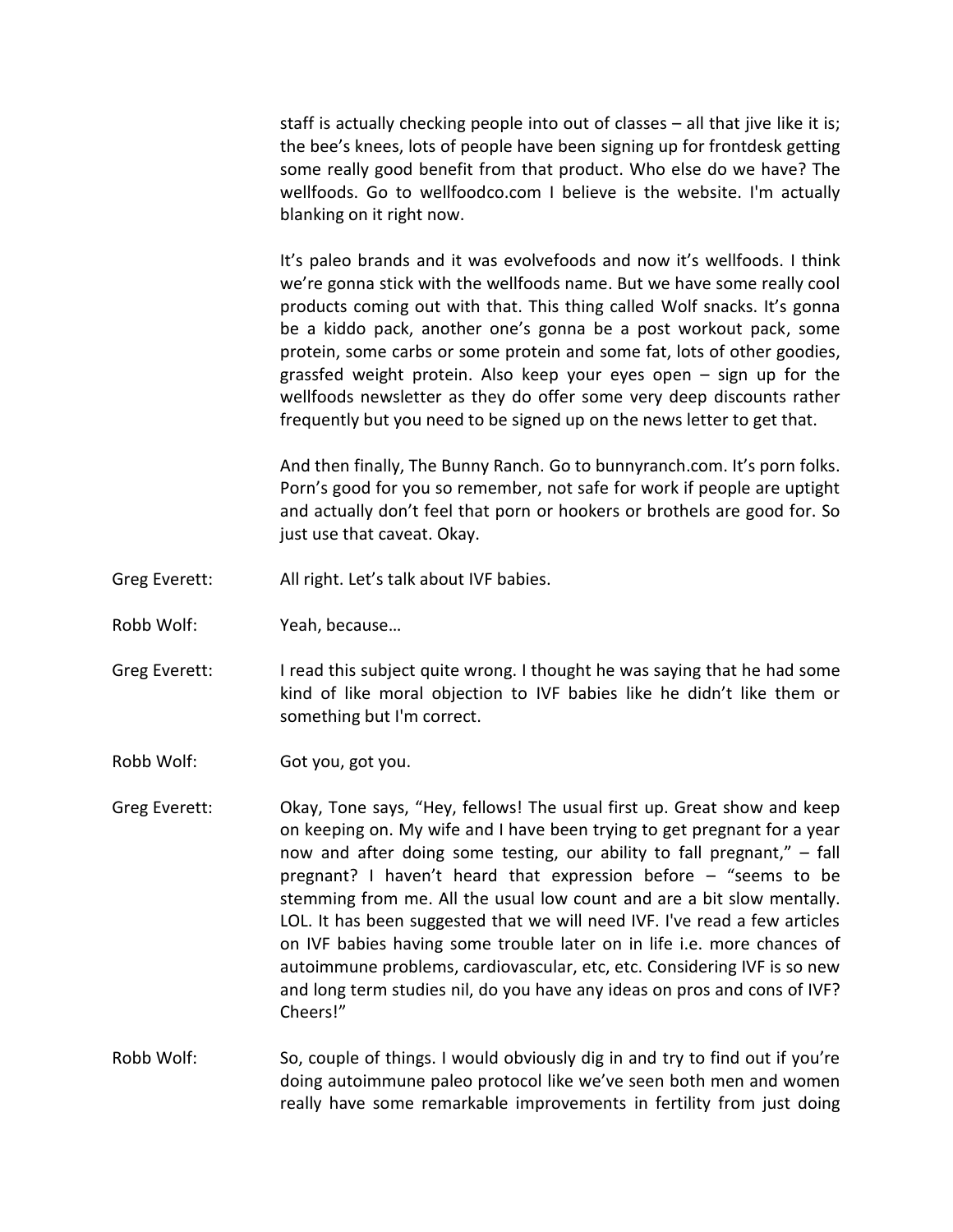that like men can have low sperm count, low motility due to an autoimmune type of situation, make sure vitamin D levels are good, get some sun – all that type of stuff. So you might be able to fix things on the frontend of that.

On the ideal side of things, I haven't done a ton of reading on this but the reading that I have done, there's a confounder in this that most people doing IVF tend to be on the older side of the reproductive cycle and we know for a fact that fortunately or unfortunately that we accrue a genetic aberrant baggage as we age and that seems to carry through and the children and I know me saying this there's gonna be some 36-year-old prospective mom that's gonna write me some sort inflammatory angry mail because I'm saying this shit but there's a basic reality that statistically, if we had kids when we were 13, it would tend to be easier and the babies would tend to be healthier than when we're 45. And that's just the reality.

**[0:05:13]**

So I don't know that IVF specifically as a procedure is really the issue but actually more the tendency towards advance age and the people who are doing IVF. And so I would consider that. And then also you've got to consider how incredibly important the maternal epigenetic environment is. So like if the mom is in good shape, if she eats great, super happy, low stress – I mean that stuff matters enormously and I'm starting to think that the epigenetic features of pregnancy and development might be more important than the underlying genetics. Clearly there are exceptions to that stuff. But it's just really, really important so I…

It's an incredibly complex question and very, very difficult. I guess you just asked a question like are you willing to chance slightly increased potential for some problem juxtaposed against the joy of having a kid. Like Zoey was just one year old and I'm incredibly grateful for her and even though theoretically the first 2 years of life according to Kirk Parsley parents lose 6 months of sleep and I completely believe that. But all that stuff said, having a kid has been totally worth it.

I went into the whole thing rather scared and uptight but it's been worth it and I'm enjoying it, the fact that Nicky wants to have a second kid is clearly illustrated that she wants to kill me and collect my life insurance but all that stuff aside, it's been totally worth it. So I think you just have to ask the question like "Do you wanna have a kid?" And anybody that's a little bit older like the likelihood of having problems is just greater whether it's an IVF kid or not and I think you just have to weigh those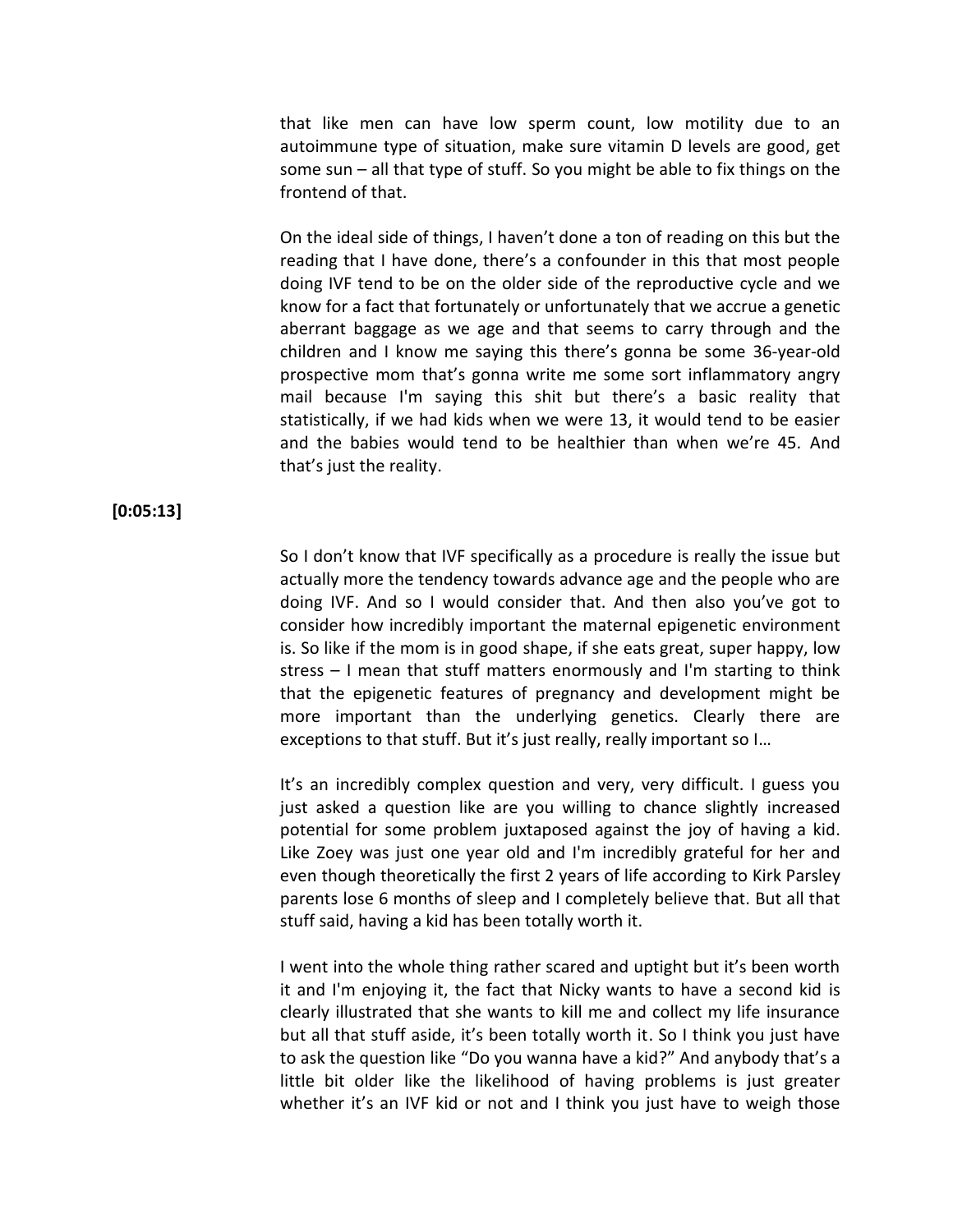things and then put a little bit of faith in good eating and healthy lifestyle, balancing out a bunch of that stuff.

- Greg Everett: Yeah.
- Robb Wolf: Yeah.

Greg Everett: Well, good luck to you and your wife and your potential future babies.

- Robb Wolf: Yes.
- Greg Everett: Okay. I'm gonna read this subject line the way I think it's supposed to be written because it doesn't make any sense as it is written. BJJ plus longevity or how to become an older active dude while choking up suckers in their prime. Adam says, "Hey, Robb and Greg. I have less of a specific question but more so I wanted to get your guys' opinion on BJJ, grappling, and combat sports and also thinking ahead of how to become an active older dude."

I can give you advice on how to age. Just don't die.

- Robb Wolf: Yeah, yeah. Just waiting waiting seems to be a bright idea.
- Greg Everett: Are you doing it right now?
- Robb Wolf: Yeah.
- Greg Everett: "I've seen my grandfather and parents' health deteriorate with age and I think a big part of it is that they have not stayed active. My goal is to be one of those 80 year old dudes who still goes on daily walks and I feel the paleo/prime lifestyle creates a strong foundation to get me there. As a bit of background, I'm 30 and have been eating paleo for about 5 years now. Around 8-10% body fat, pretty active, body weight work, kettle bells, surfing and BJJ. For the past year, I've been training BJJ both…"

What?

[Cross talk]

- Robb Wolf: GI and No GI, that's what it should be. Yeah, yeah.
- Greg Everett: But it's GO and No GI. I love it. "The only problem is that I do get banged up and have picked up some injuries. In the first few month, I tweaked my knee and took a month off and more recently, I sprained my ankle,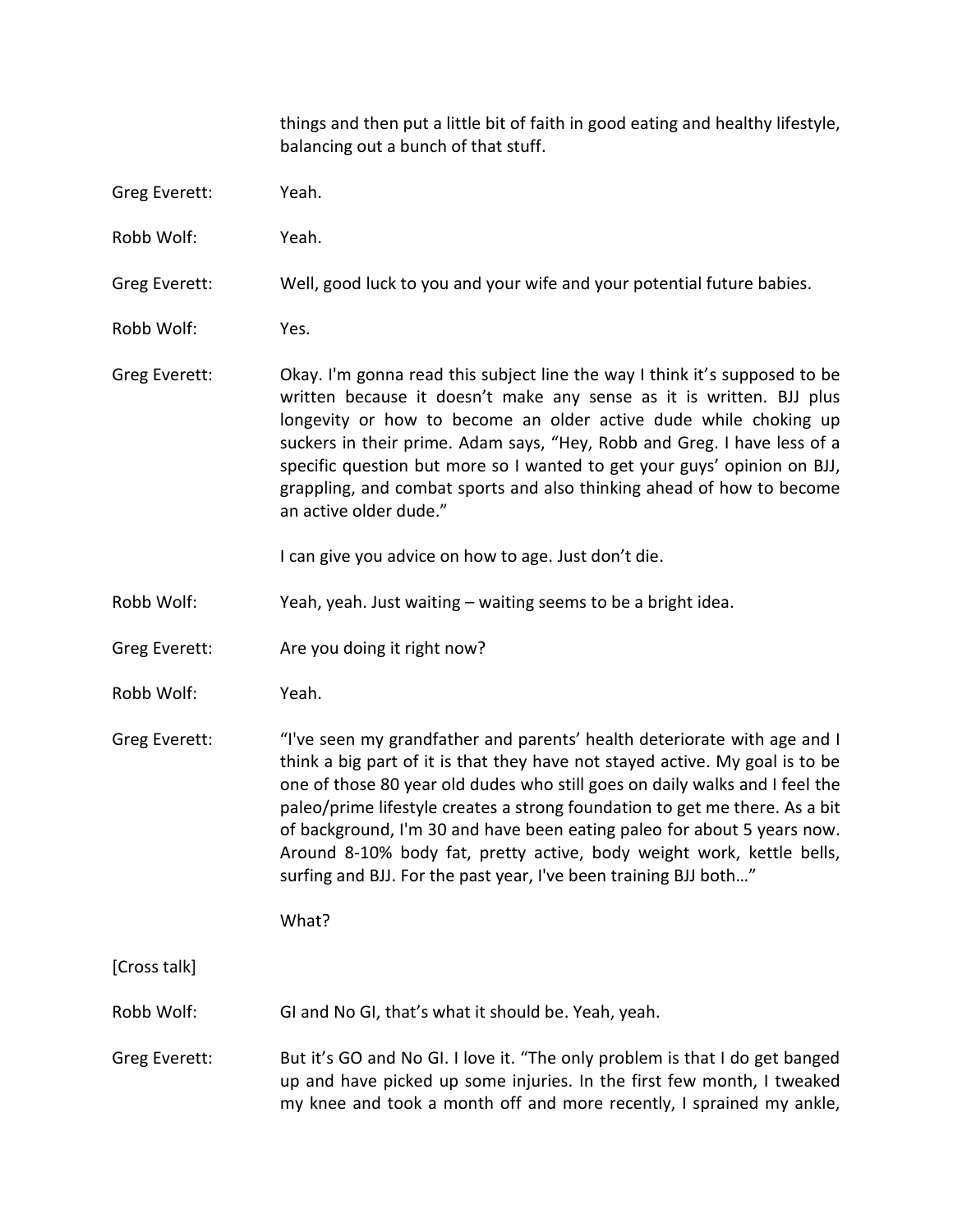grade 2, ligament tear and took 3 months off to rehab and recover. I'm 30 now and well recovery time sucks, I can deal with it. My concerns is that a blown ACL at age 35 or 45 or 55 can totally be the injury that will affect me being active older dude. I can't walk miles a day on shitty knees."

"I guess I'm asking for your advice on and if there's any way to train in combat sports and also age healthy enough to remain active in the golden years versus picking up a new hobby. I know we can tear an ACL from getting out of a chair funny but obviously there's more risk in BJJ than sitting Indian style."

Criss-cross applesauce.

Robb Wolf: Too true, too true. I think about this a lot because I saw my parents not age well and I guess part of this is like I really love jits and what I've done is I go to the classes where people are more mellow like I tend to go the day classes instead of the evening classes. If there's a new dude and he's a white belt and he looks fidgety and he's 19 years old, I will either not roll with him or I will just tell him straight out. I'm like, "Listen, dude. I don't want a can opener, I don't want a neck crank. Let's start off slow and let's progress and I don't wanna get hurt. I've got a wife. I've got a kid and so don't fucking try to kill me," and that is help. But a lot of it is like you need to pick a good school, go to the classes that are a little more mellow.

## **[0:10:01]**

I've also started doing a lot more private classes like I'll go with some black belts and brown belts and just pay for some privates or some small group privates where I get 3 or 4 other people that are likeminded to myself and then I'm able to keep training and my game has been progressing really, really well but I'm not… Every once in a while, I will… It's almost like before I would do Crossfit workout in the old days where you get the butterflies in your stomach or go to the Saturday morning or the Sunday morning class where the 260 lbs 24 year old former division 1 linebacker dudes are in there and I'm like "Okay, we'll see exactly how good my training has been."

And I come out of those things mauled like it's good for gauging where my game is and it gives me some feedback that I'm making some good progress but I can't do that shit very often like once a month and that's about it. And some other things like interestingly I see Thai boxers age really well because it tend to have pretty short actual career because there is a lot of wear and tear on them but then what they end up doing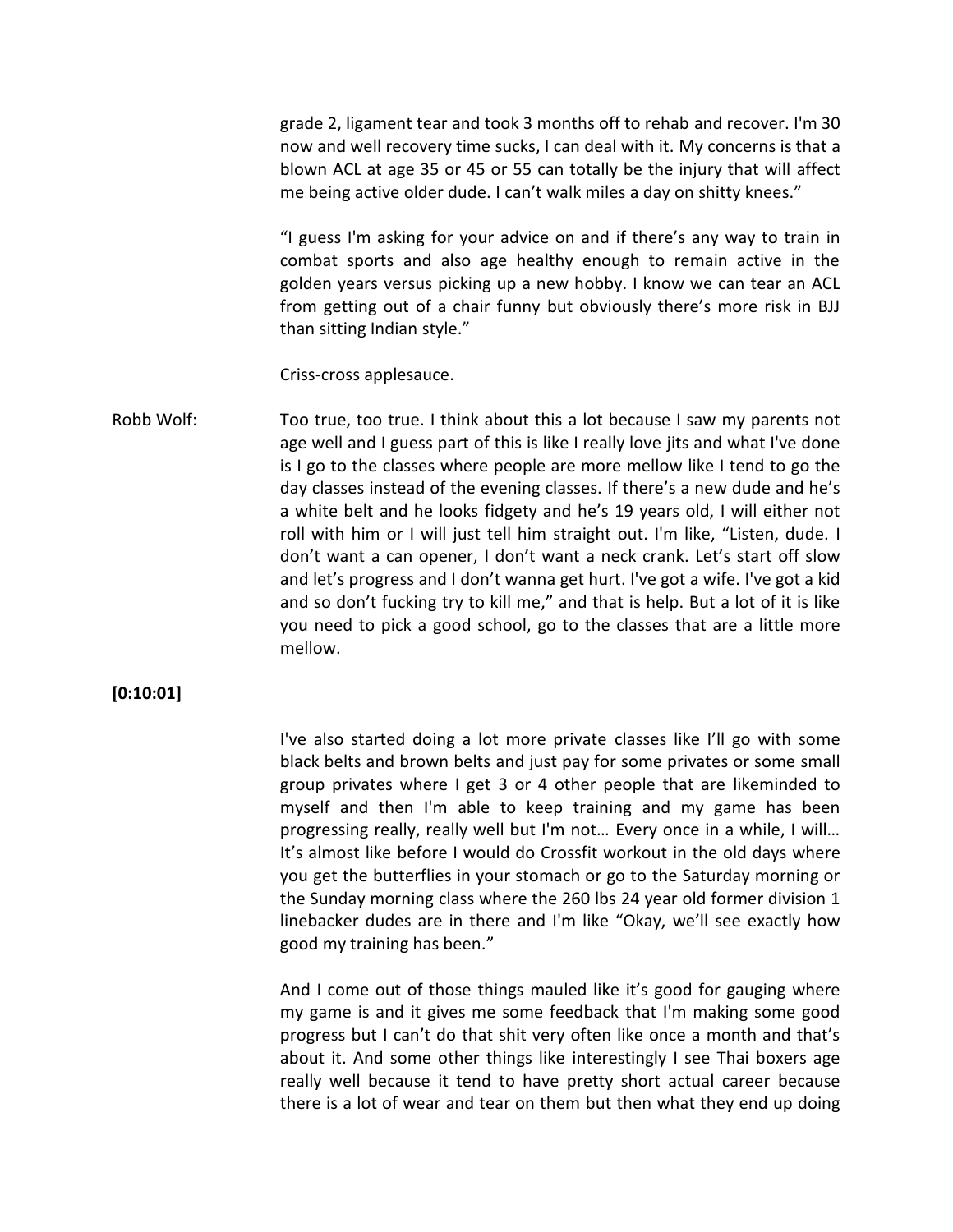is a lot of pads and bags, maybe a little bit of clinch sparring and I think that finding a good Thai boxing coach and really working pads and bags and then doing some clinch sparring where the instructor has on a chest protector and all that sort of jive, you can get a really, really great workout, it's very dynamic, it's alive but you're not getting the dog piss beat our of you.

I think orthopedically it's pretty good. And then the rest of the stuff, lift weights a couple of days a week and our usual gig of do a lot of walking, do a little bit of sprinting, do plenty of mobility work like I've been getting it and doing a lot more ring work for upper thoracic mobility because I've noticed that I do so much sitting and leaning that I'm not really liking how tight my shoulders are so I've been putting some effort into that.

I think if you keep mobile, it tends to put way less stress on the tendons and ligaments and joints overtime versus when you start losing mobility, it's like if you have guide wires on a tent or on a bridge and that shit is reefed down way too hard, then you're putting undue stress on the body through – over the course of time.

So Greg, can you think anything else to add to that.

Greg Everett: Yeah, the mobility is huge. Obviously, the more natural mobility you have, the harder it is for someone to take you to an end range of a joint and fudge you up. You have more opportunity to get out of stuff and more opportunity to tap out before there's any problems. But then also making sure you have a lot of strength developed around those joints. So making sure you are doing some legit strength training. You don't saying anything about that. I hear you say body weight work in kettle bells.

> So obviously I have a little bit of a bias but I would add some barbell strength work in there and really strengthen up those knees, ankles, hips, shoulders – all that stuff just to create some armour. And then I definitely am a big fan of the private stuff because you know that's a 100% controlled environment. The problem, of course, being there but it's a lot more expensive and your opportunities are much more limited.

> But I did that for a while when I was kind of got the hankering of it to keep going with a little BJJs several years ago while I was still lifting, too. And so I wanted to basically just work technique and know that I wasn't gonna be in there getting destroyed either orthopedically or metabolically and so I just worked with the guy named Marcelo Pereira down in the ocean side and he was really good at understanding that that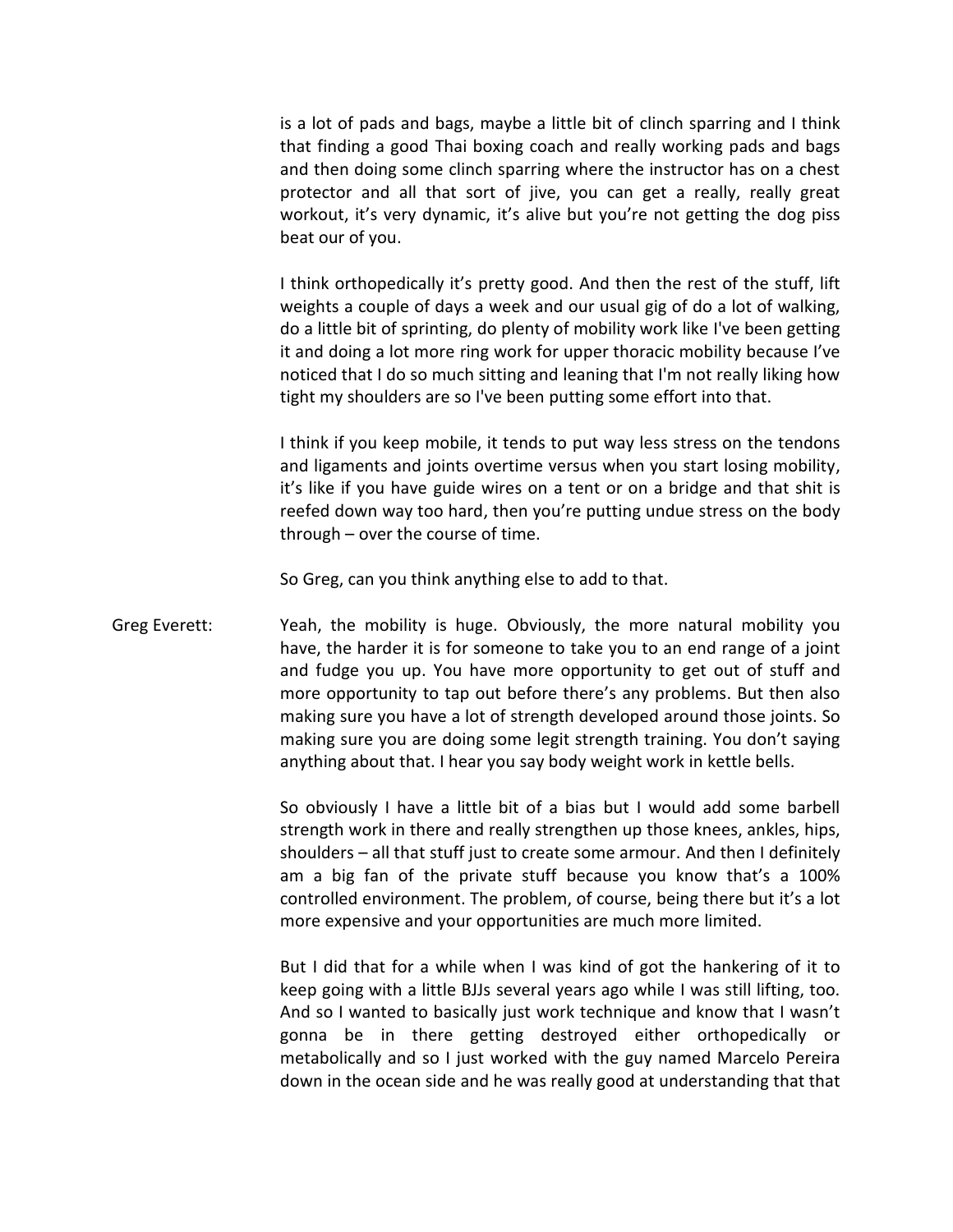was not my sport, that I just really wanted to be working on techniques and real mellow and he was good at keeping that properly suited for me.

So make a bunch of money so you can afford privates, do more strength training, and stretch a lot.

- Robb Wolf: Or again the small group private. If an instructor's price is normally \$100 an hour or whatever then if you can get 3 or 4 people, then usually their price goes to like \$110 or \$120 an hour, something like that but your cut is then like \$30 bucks or something. So you can usually find folks that are willing to do that particularly because you can back fill dead hours that the instructors are usually not able to fill. And so you can hit like a 1PM or 2PM or some sort of somewhat off time that they usually are twiddling their thumbs and it's gonna be cheap for you and a good deal for the coach.
- Greg Everett: All right. Okay. Here's another old person one although it just makes me feel old.
- Robb Wolf: Squatchy must be getting a sense that we're aging around here or something.
- **[0:15:00]**
- Greg Everett: Seriously. Okay. William says, "Hi. My question is for Greg Everett specifically. So I am now 34 and I was a competitive Olympic lifter, snatched 143 kilos, 184 clean jerk at 94, pretty damn good lifts. I trained with a well-known coach for many years. And I currently coach various athletes. I've noticed that in the last year and a half, that I seem to over train very easy. What I think is overreaching ends up being overtraining and I just feel horrible for days."

"I do eat paleo and get plenty of rest. I even tried to do one week on and a deload wee but still managed to over train. Many of my older kids that I coach can load for weeks and come out feeling like a million bucks after deload week as they should. So since you competed at the American Open, I'm assuming that you're over 30. How have you changed the way you train leading up to that type of competition?"

"I'm not ready to do masters lifting and would like to compete at the elite level for another couple of years. I guess my ego can't take the reality that I'm just going to keep getting weaker. My coach basically said at this point in my life, I am just struggling to keep my Sinclair and that it's just the way it's going to be. I refuse to believe this. P.S. I have to admit I'm a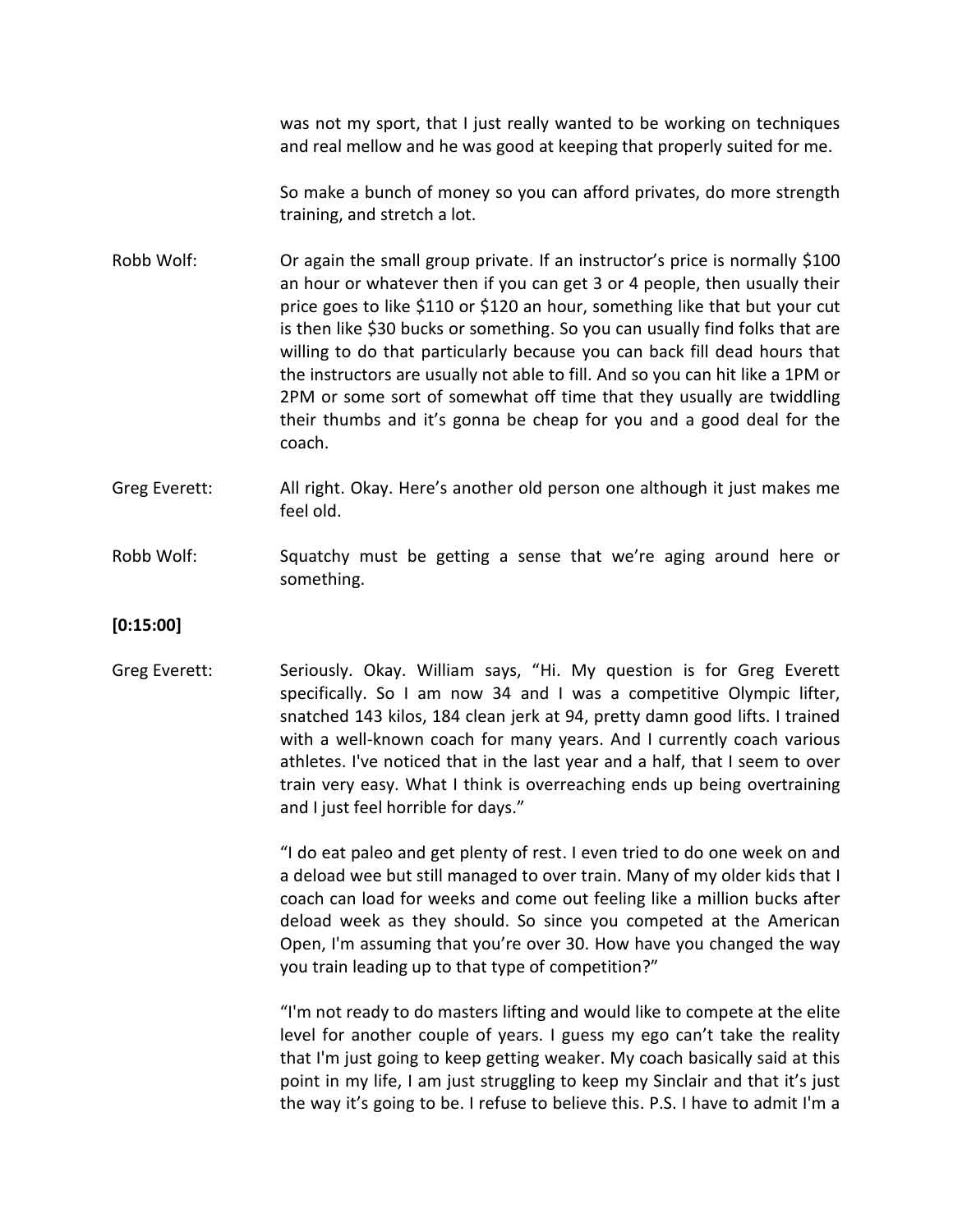little nervous that you're gonna all kinds of grammar errors so please don't be too harsh."

Oh, I won't be harsh. It's a weightlifting question. I'll take just about aything. I am over 30. I'm 33 and I was just turning 33 at the Americans which was my first meet in about 5 years. And it was – the training itself was fine. The meet was horrific because we had 11 lifters on our team there. So basically I was trying to coach and lift and it was horrible. But I did manage to eek like 301 or – I think it was 301 total.

So as long as I hit 300 making only 3 out of 6 lifts I felt okay. I didn't feel like I had to go home and kill myself. That whole year leading up to that, I actually had Bob Morris coach for me. Bob Morris is the former assistant coach at the training center a long time ago and then he was the head women's coach at the training center until he retired. And so his program for me was not particularly gnarly.

I mean when I program for myself which I have been since I left – moved away from Bergner's place and then aside from that year with Bob Morris, I get myself a lot of volume and a lot of intensity. I tend to overdo things. It's just my nature. But he  $-1$  was training 5 days a week, fairly heavy. He definitely likes wrap so it was a decent amount of volume but it just wasn't quite as much as I would do otherwise.

And so I felt pretty good on that and I go back and forth between training about 5 days a week and if I have periods of time where work is just crazy and I've got a lot projects going on, I just have a limited time and I'm super stressed with that, then sometimes I'll cut down to 4 days a week very reluctantly but those 4 days are still gonna be pretty damn long like I still have  $2 \frac{1}{2}$  - 3 hour training sessions each day.

I think that you – it's hard to say honestly from the information you've given me, what's going on. It seems like you say you rest well, you eat well, so that's probably not the issue. However, you may have issues like obviously the big one is really declining testosterone levels which is something you can obviously get checked out and there are ways to address that, listen to the Parsley podcast, this last one 181, I think about the vitamin D and all these different things, interactions that you need to get checked out.

And then also as far as overreaching versus overtraining, you know honestly that stuff is really ambiguous and so I wonder how exactly you're determining that you're over trained and if it's simply just like you feel horrible for a few days or if there are other markers you're using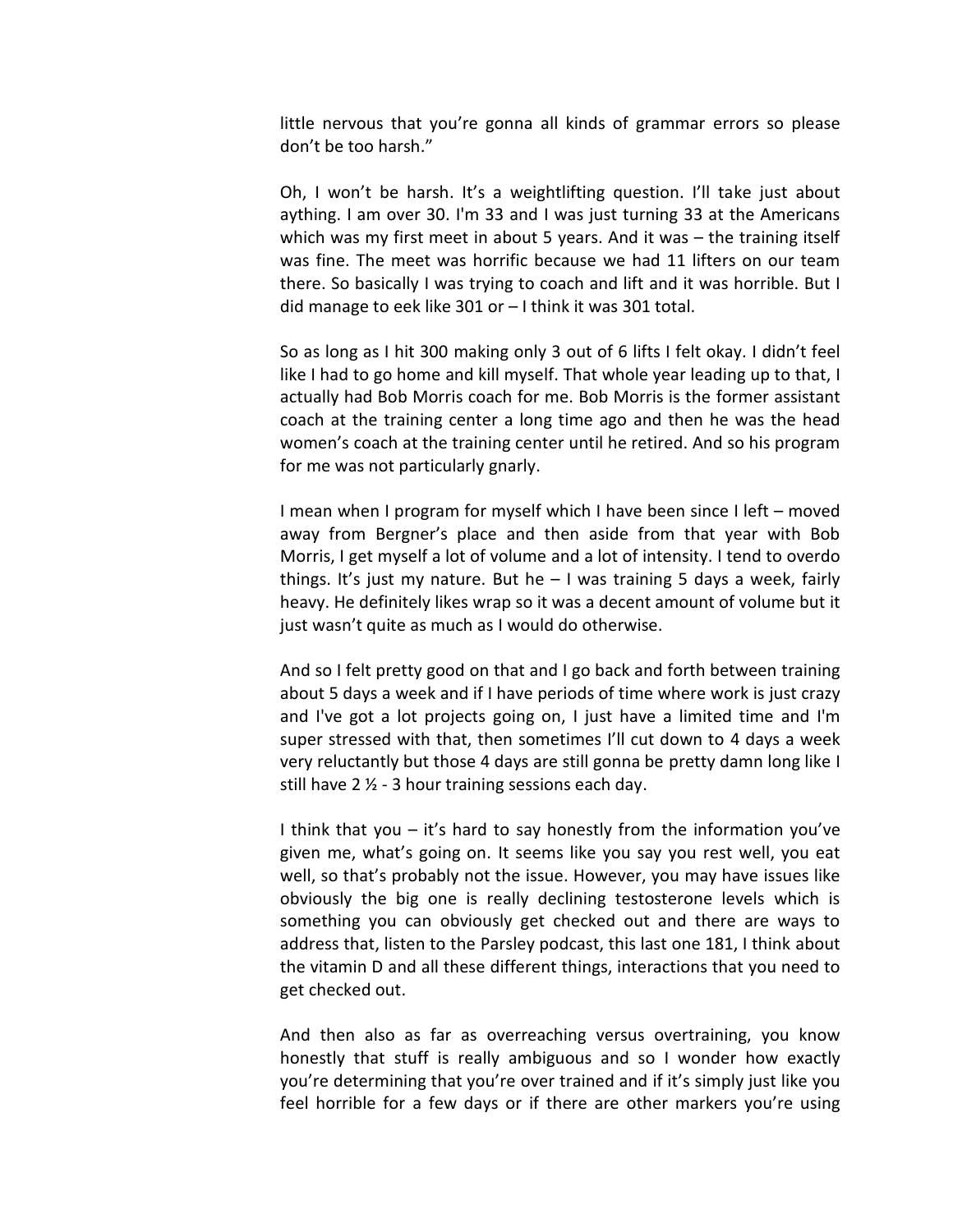'cause honestly, I feel horrible all the fucking time. And then I manage to come out of it occasionally and do some decent lifts.

So I just wonder that if you're being overly cautious or if legitimately over trained and there's a problem. So one possibility is that you have been legitimately over trained to a large degree for a long period of time and so each time you reset and try something different, you haven't recovered yet already so it's not a real accurate evaluation of that actual training that you're doing that program.

I think you should still be able to do 2 to 3 weeks of pushing per deload week so a 3 to 4 week block with one rest week in there, I think you should still be able to do it in your mid 30s. I have 2 super heavies neither of whom are over 30 but I tend to do 2 weeks on, 1 week down.

## **[0:20:00]**

Sometimes they'll go three weeks depending on the program but to me super heavy is kind of similar to an older person in that they have a much slower recovery rate. So again I still think you should probably be able to do at least two to three weeks. More than that I don't even do that with like the young light people. So usually if I can push them hard for three weeks they're ready to back off.

So you may find that you have to reduce squat and pull volume. A lot of times that really is what kind of eats away at you. If you already have a really good strength base which if you're clean and jerking 184 at 94 you've got good strength. So you may be able to get away with training that squat and pull a little less spending more time on snatch and clean and jerk which will be less taxing kind of systemically. You may find that you can keep pushing and at least maintain rather than losing although I'm 33 and I'm still convinced that I'm going to continue getting better and if I don't then I'm just going to blame it on something beyond my control.

So if you're super super curious I'd be interested in seeing you program and kind of finding out more. If you want to shoot me a space face message or something like that or post on our forum or something like we can talk more about that.

Robb thoughts?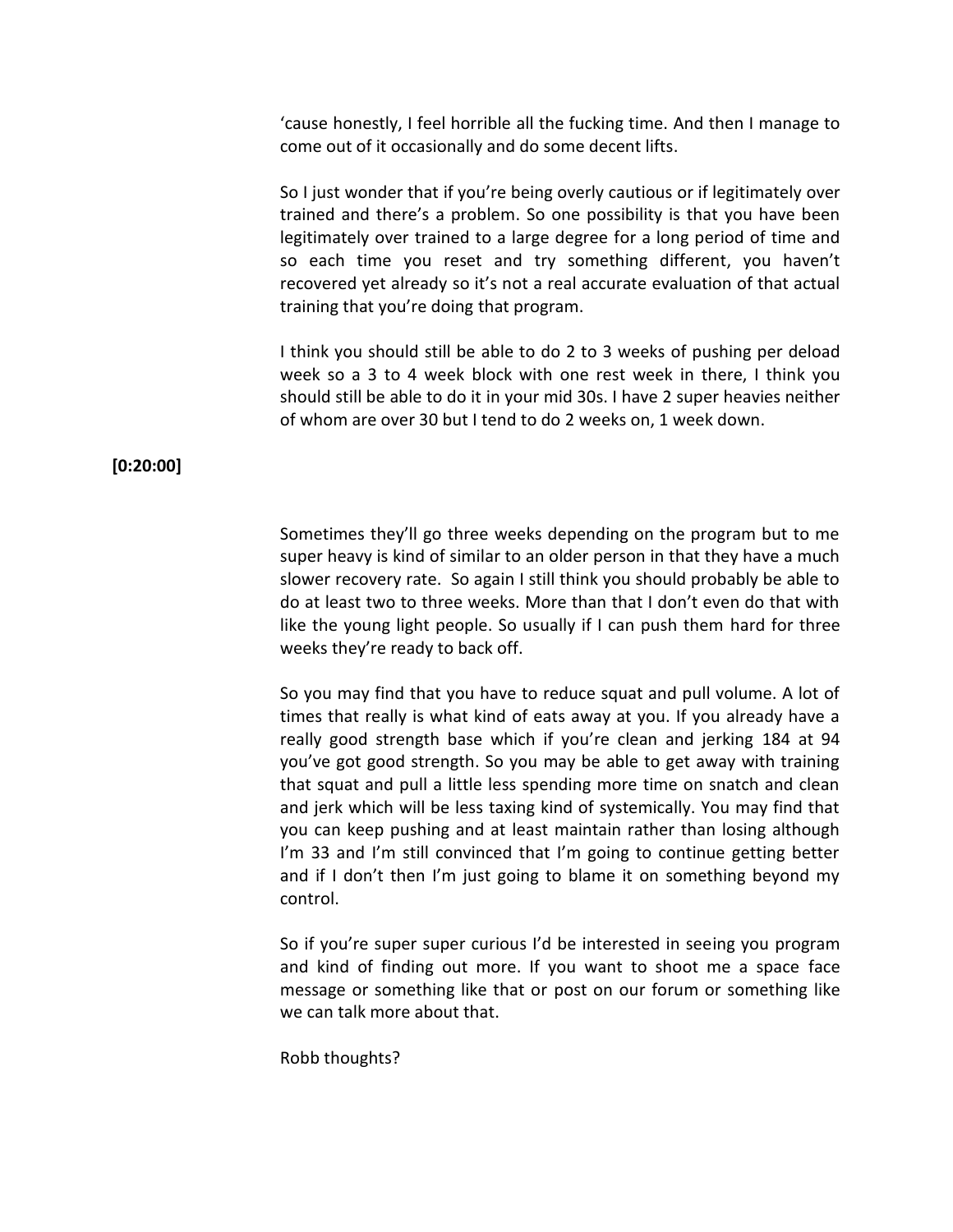Robb Wolf: Not really much to add. I think you covered it really really thoroughly. It sucks getting old.

Greg Everett: Yeah.

- Robb Wolf: I think at some point during the West Side Barbell approach in my taking 5 grams of testosterone and testosterone derivatives a week is probably the way to go. So I just haven't figured out how to do that without the DEA tracking me down.
- Greg Everett: Ah DEA, always interrupting sports performance.

Robb Wolf: Seriously.

Greg Everett: Okay. Changing goals for the aging athlete. Matthew says "Hey guys for all you do. My question is about goals and even though I don't want your answer to be specific to me I feel I need to tell you a little about myself for context."

That makes no sense at all.

"I consider myself to be a pretty well-rounded recreational athlete. I had a pretty solid start as a kid with Kayokushian." I assume that's some kind of like kung fu martial arts sort of thing.

[Cross-talk]

What's that?

Robb Wolf: It must be. Either that or like a master sushi chef, one or the other.

Greg Everett: "...wrestled in high school, and then spent some time in the Marine Corps. I've done the standard bodybuilding style training split and even competed in a couple of bodybuilding shows. I became a firefighter in 2003, and learned first hand the concept of "functional fitness," even thought I didn't call it that. So, when I discovered crossfit in 2008, I thought I'd hit the fitness jackpot, and dove in the deep end."

> "Fast forward to today. I'm 37 years old, and as much as I don't want to admit it, my athletic performance just isn't what it used to be. I would never have thought five years would make this much of a difference. I've maintained my strength well, but have gone backward in some of the crossfit met con benchmarks."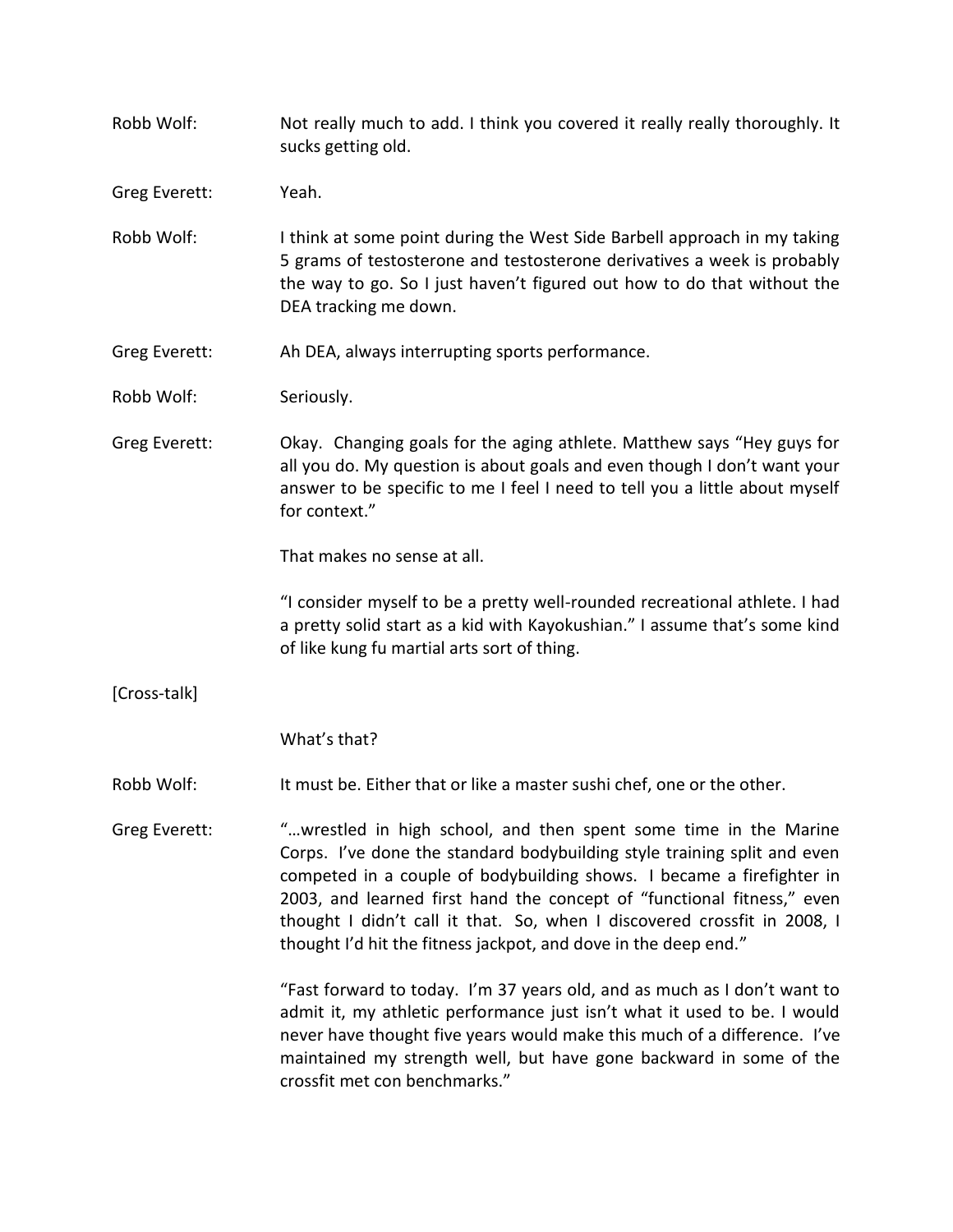"The fact is it just fracking takes me longer to recuperate from an intense WOD than it used to. It also takes about 30 min worth of prep movements from Kelly Starrett's site before I can even attempt a decent snatch, clean, or front squat. Unless I'm going for the occasional PR, I motor through the daily WOD in about 4th gear, and I don't really care about where my name is on the board anymore."

"My recuperation has gotten better since prioritizing my sleep and seeing my chiropractor regularly, but it still isn't what it used to be. My main goat at this point in my life is to be as injury proof as possible." I'm assuming his goal. "I never want to be one of those guys in the fire service that goes down from a preventable injury; for example, a back injury from lifting a patient or carrying a piece of equipment."

"You guys keep us listeners somewhat in the loop with regards to your personal lives, so I can tell you both know what it's like to put your own training on the back burner. Career goals, work projects, and new baby girls change your priorities to say the least, so I'd be very interested to hear what your thoughts on this, which finally brings me to my question: What do you guys tell your clients when they become discouraged by a lack of progress, or when they realize their best days as an athlete are behind them?"

"P.S. Greg, I was tempted to submit this question in Yoda grammar, but that would have just taken too damn long to write, and I don't know you well enough to screw with you like that. But hey, it's the thought that counts, right?"

That actually would have been pretty god damn funny.

- Robb Wolf: That would have been pretty cool especially considering the lead in.
- Greg Everett: Although this is a fairly long question so that could have killed us on our time cap here.
- Robb Wolf: I'm going to have to be concise on this because I've got another interview I might have to jump out to…
- Greg Everett: Well this guy's getting old fast Robb. He doesn't have a lot of time to listen to you anyway.
- Robb Wolf: We better do it. Gosh what do we tell clients?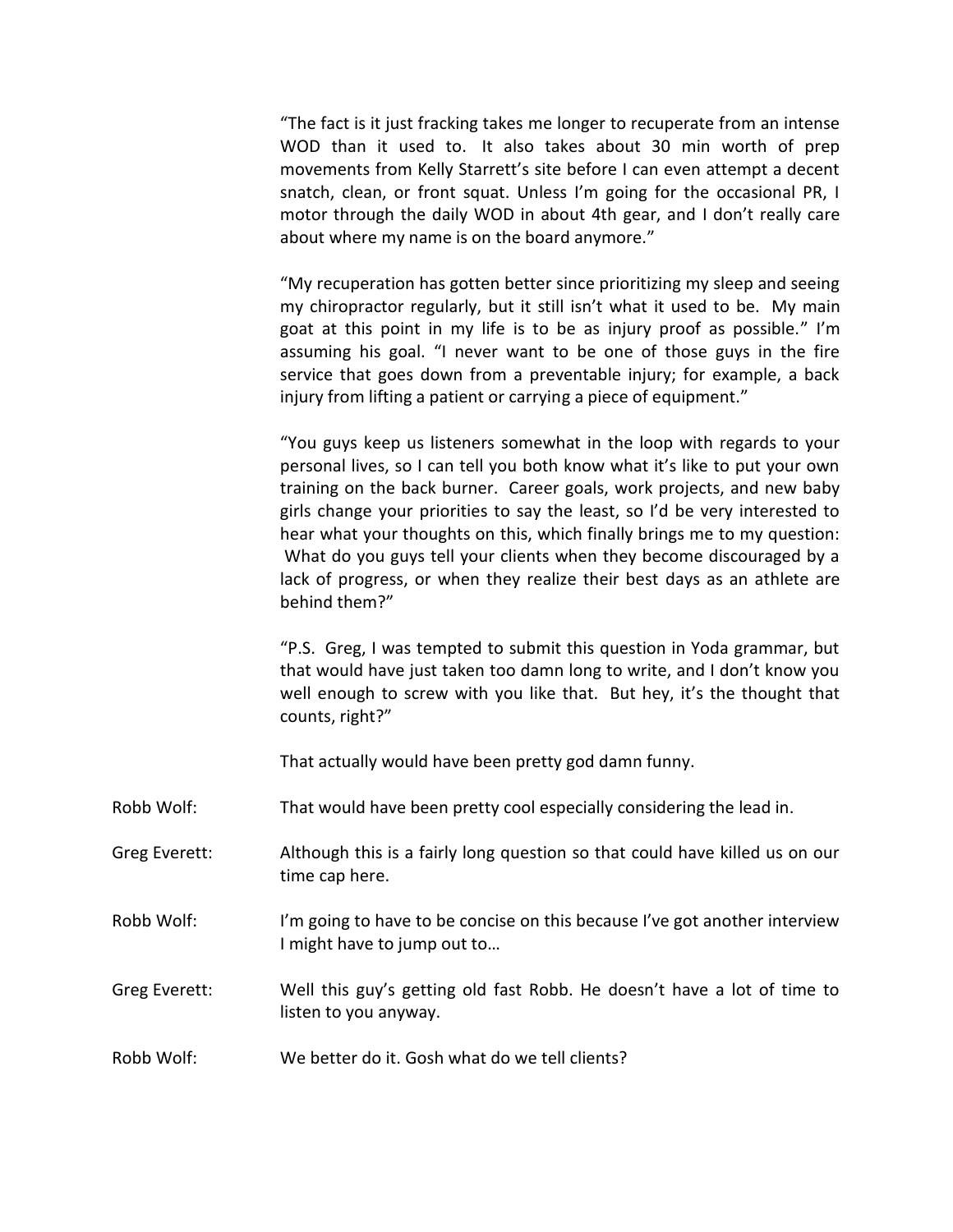So clearly if we see a lack of progress and you have to look at the person how old are they, what are their recovery capacities or recovery considerations. The fact that we have a fire fighter I'm assuming that somewhere in the mix we've got some shift work. Maybe not, if not then it's kind of rare and you're really really lucky.

If we have shift work then recovery is just going to be a constant bugger. When you mentioned that it takes you 30 minutes of Kelly Starett mobility stuff to be able to snatch or clean and jerk what it makes me think of is super stiff inflamed muscles, cortisol disregulation, maybe some thyroid disregulation and nothing particularly good.

**[0:25:13]**

And the crossfit stuff is fun but I think that at some point like the fact that you're maintaining strength is good and I think that more often than not people probably should be motoring through these work outs in fourth gear and if you want to peak for a competition or you want to go for a PR in a particular work out then you shift gears and kind of prioritize to peak for that particular event.

And then for the deal of your best days are behind you as an athlete what you do have is technique. You can develop technique until you're dead. So that's part of the thing that I really like about jujitsu. Even though jits is a very very physically demanding sport for a 41-year-old dude I'm still in pretty good shape, I'm pretty strong, have decent cardio and all that stuff and the learning of new technique is very intellectually engaging for me.

So I think that that's one of the things that you have to keep excited about whether it's picking up a new sport or whether it is being comfortable with going deep on the technical levels of your current sport is that is something that you can always refine over time and as athletes age when you look at tennis players and stuff like that they tend to start relying less and less on physical prowess and more on guile and subterfuge and intellect.

So that's kind of how the game changes and again there's a whole anti aging medicine pharmacopeia out there that I think is really really interesting from a perspective of trying to stave off the creeping sands of time and I'm totally game for giving that a shot at some point. I don't know that I'm going to be one of the synergetic doctors where I'm like 70-year-old face in like a 15-year-old body or something but who knows?